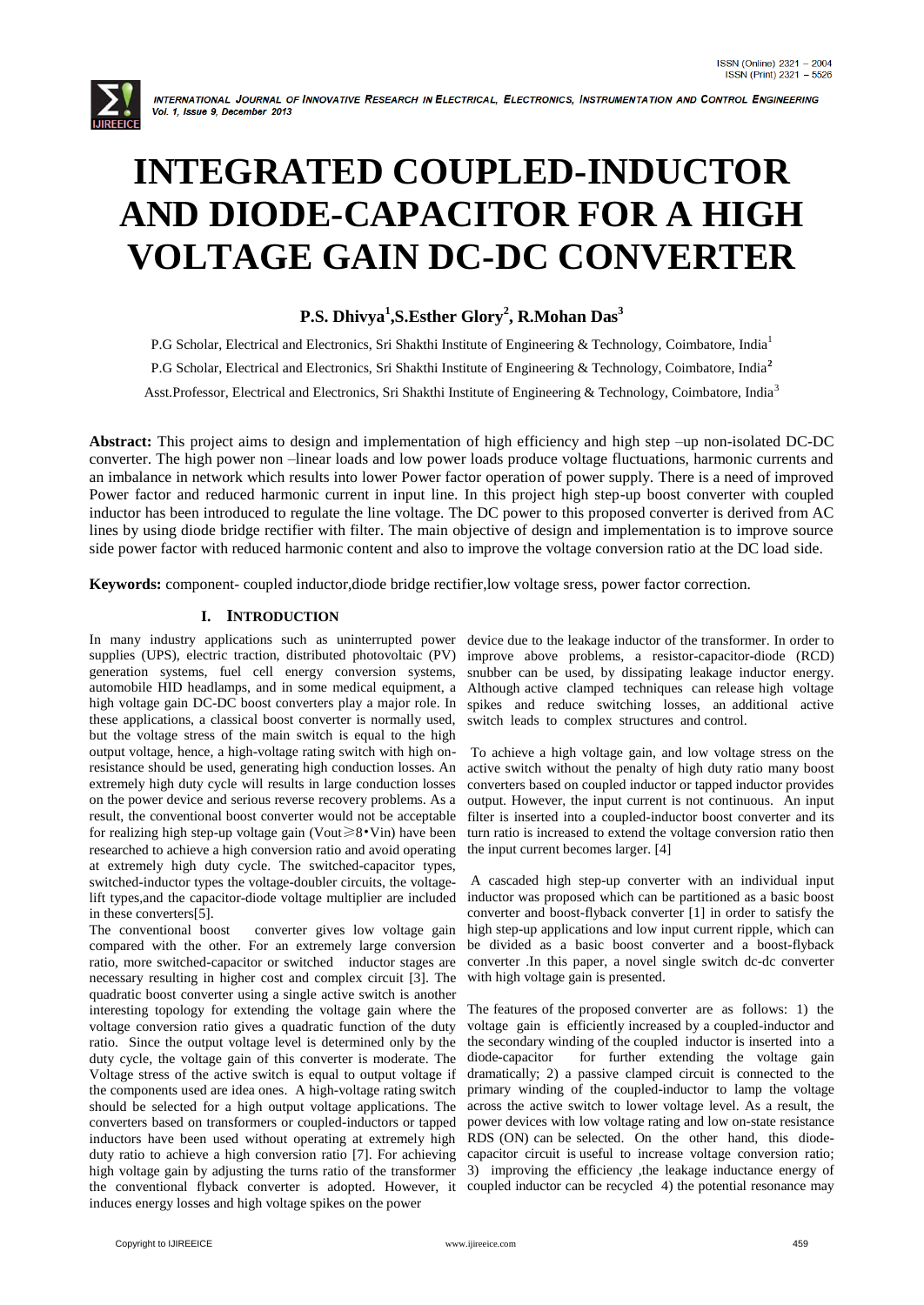

be cancelled between the leakage inductance and junction capacitor of the output diode.

## **II. SURVEY OF EXISTING SYSTEMS**

The dc power supplies are extensively used inside most of Electrical and Electronic appliances such as in computers, monitors, televisions, audio sets and others .The high power nonlinear loads (such as static power converter, arc furnace, adjustable speed drives etc) and low power loads (such as fax machine, computer, etc) produce voltage fluctuations, harmonic currents and an imbalance in network system which results into low power factor operation of the power system. There is a need of improved power factor and reduced harmonics content in input line currents as well as voltage regulation during power line over-voltage and under voltage conditions. The uncontrolled diode bridge rectifier with capacitive filter is used as the basic block in many power electronic converters. Due to its non-linear nature, non-sinusoidal current is drawn from the utility and harmonics are injected into the utility lines. The nature of rectifiers either it is conventional or switch mode types, all of them contribute to low PF, high THD and low efficiency to the power system. It is well known that these Harmonic currents cause several problems such as voltage distortion, heating, noises, reducing the capacity of the line to supply energy.

Owing to this fact there's a need for power supplies that draw current with low harmonic content & also have power factor close to unity. So far, a variety of passive and active PFC techniques have been proposed. While the passive PFC techniques may be the best choice at low power, cost sensitive applications, the active PFC techniques are used in majority of the applications owing to their superior performance. The objective of this work is to develop a circuit with all the necessary components and control system that will incorporate into the design of any single-phase rectifier and hence, improves the power factor. The AC mains utility supply ideally is supposed to be cleaned and free from high voltage spikes and current harmonics in order to ensure good quality and efficient power system harmonics to electronics equipment. Discontinuous input current that exists on the AC mains caused by the non-linearity of the rectification process could be shaped to follow the sinusoidal form of the input voltage. The process of shaping the input current is done by the Boost converter. The control circuits for this project used low-cost components, easily available yet giving excellent performance and satisfactory results.

The problem of power factor in single phase line commutated rectifiers and DC-DC converters**:**

Classical line commutated converters suffer from the following disadvantages:

1) They produce a lagging displacement factor w.r.t the voltage of the utility.

2) They generate a considerable amount of input current harmonics.

3) The voltage conversion efficiency is poor.

#### **III. COUPLED INDUCTORS**

Coupled-inductor and other integrated-magnetic techniques have existed for many years, but most power electronics engineers are uncomfortable with them [7]. This may be because of limited experience with coupled magnetics or it could be explained by the level of complexity in many treatments of coupled magnetic devices. Unlike most networks, coupled-inductor techniques involve simultaneous parallel energy-transfer pathways: electrical and magnetic. Despite the difficulty, the circuits are useful and deserve to be better appreciated.

This technique replaces a series smoothing choke with a "smoothing transformer" (a pair of coupled inductors) and a dc blocking capacitor. Because these components form a linear twoport filter, the building block can be implemented in any dc circuit to reduce the ripple current wherever a choke is currently used. Thus it may be applied to the dc input of a converter, its dc output, or an internal dc link (in applications such as motor drives or HVDC transmission).

#### **IV. PROPOSED SYSTEM**

To achieve a high conversion ratio without operating at extremely high duty ratio, some converters based on transformers or coupled- inductors or tapped-inductors have been used. Many boost converters based on Coupled-inductor or tapped-inductor provide solutions to achieve a high voltage gain, and low voltage stress on the active switch without the penalty of high duty ratio [7]. However, the input current is not continuous. Particularly, as the turn ratio of the coupled-inductor or tapped-inductor is increased to extend the voltage conversion ratio, the input current ripple becomes larger. In order to satisfy the extremely high stepup applications and low input current ripple, a cascaded high step-up converter with an individual input inductor was proposed which can be divided as a basic boost converter and a boostflyback converter.



Fig 1: Block diagram of the proposed network

When a 110V AC supply is given to the AC mains and it is then converted into DC by using a rectifier. Rectifier is nothing but which converts AC –DC. Then a High Voltage Base DC-DC is connected across the load which is used to reduce the current ripple and increase the efficiency.

The magnitude of voltage and current is calculated using Power factor (PF) controller and also the active and reactive power.

The circuit structure of the proposed converter Fig.2, which consists of an active switch  $Q_1$ , an input inductor  $L_{L1}$  and a coupled-inductor  $T_1$ , diodes  $D_{d1}$ ,  $D_{d2}$  and  $D_{d0}$ , a storage energy capacitor  $Cc_1$  and a output capacitor  $Cc_0$ , a clamped circuit including diode  $D_d$ 3 and capacitor Cc<sub>2</sub>, an extended voltage doubler cell comprising regeneration diode  $D_{dr}$  and capacitor  $Cc_3$  and the secondary side of the coupled-inductor.

The Dual winding coupled inductor is modeled as an ideal transformer with a turn ratio N  $(n_2/n_1)$ , a parallel magnetizing inductance  $L_m$ , primary and secondary leakage inductance  $L_{Lk1}$  and  $L_{Lk2}$ 

In order to simplify the circuit analysis of the converter, some assumptions are followed:

1) The input inductance  $L_{L1}$  is assumed to be large enough so that i<sub>LL1</sub> is continuous; every capacitor is sufficiently large, and the voltage across each capacitor is considered to be constant during a switching period.

2) All components are ideal except the leakage inductance of the coupled inductor.

3) Both inductor currents  $i_{L1}$  and  $i_{Lm}$  are operated in continuous conduction mode, which is expressed as C-CCM; the inductor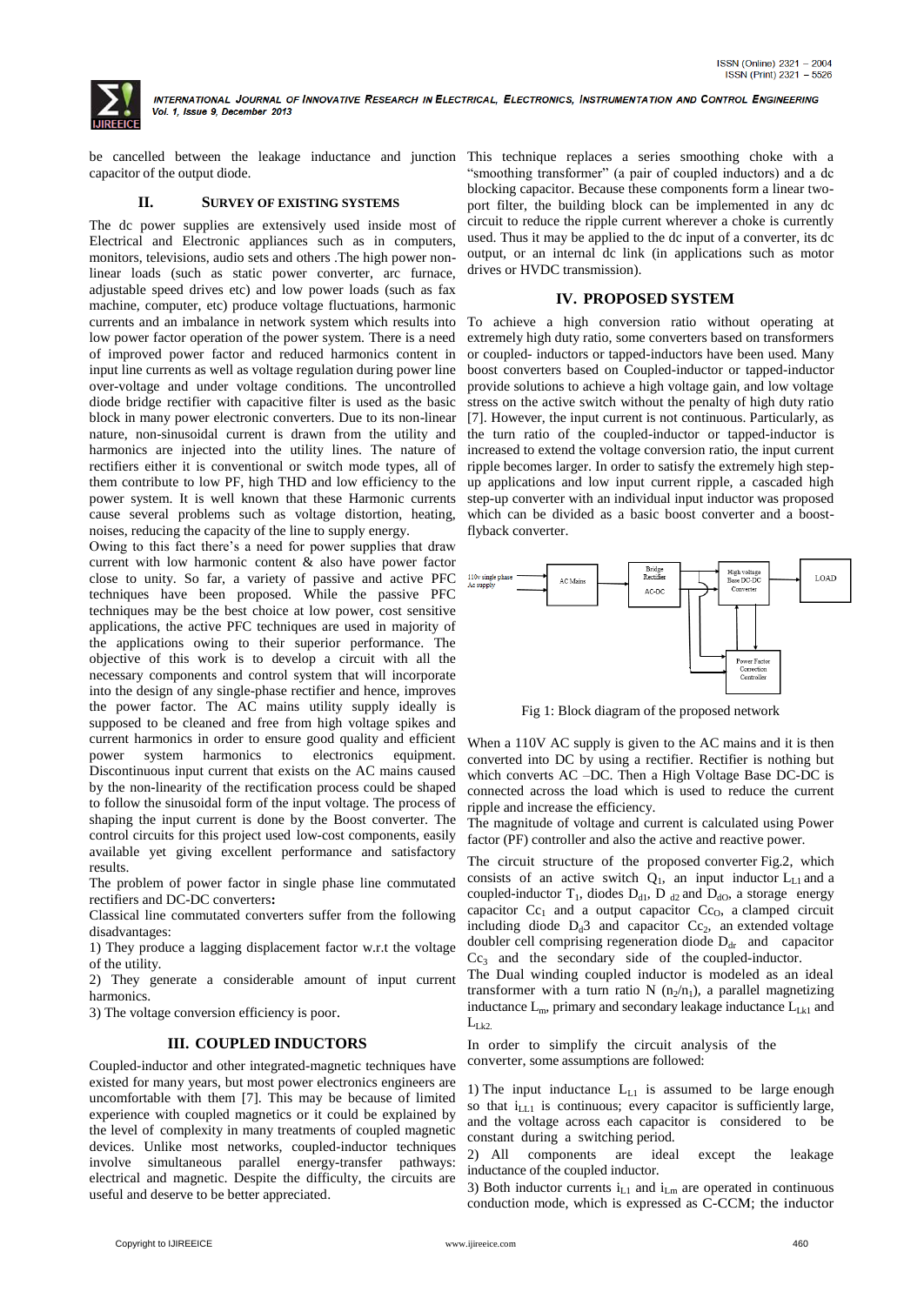

current  $i_{LL1}$  is operated in continuous conduction mode, but the current  $i_{LLm}$  of the coupled inductor is operated in discontinuous conduction mode, which is called C-DCM. The Continuous conduction mode (CCM) and Discontinuous conduction mode (DCM) operations are explained in a tabular column by different stages.



## CONTINUOUS CONDUCTION MODE – CCM

| <b>STAGE</b>  | <b>SWITCH O</b> | <b>DEVICES</b><br>ON                | <b>DEVICES</b><br>OFF                                      |
|---------------|-----------------|-------------------------------------|------------------------------------------------------------|
| $t_0$ - $t_1$ | <b>CONDUCTS</b> | $D_{d2} \& D_{d1}$                  | $D_{d1}$ , $D_{d3}$ & $D_{d0}$<br>are reverse<br>biased.   |
| $t_1-t_2$     | OFF             | $D_{d3} \& D_{dr}$                  | $D_{d0} \& D_{d2}$ are<br>reverse biased.                  |
| $t_2-t_3$     | OFF             | $D_{d0}$ Conducts                   | $D_{dr}$ is Blocked                                        |
| $t_3-t_4$     | OFF             | $D_{d1}$ is turned<br>OΝ            | $D_{d2}$ & $D_{dr}$ are<br>turned OFF<br>$Dd_3$ is Blocked |
| $t_4-t_5$     | OΝ              | $D_{d2} \& D_{d0}$ are<br>turned ON | $D_{d1}$ , $D_{d3}$ & $D_{dr}$<br>are reverse<br>biased.   |

# DISCONTINUOUS CONDUCTION MODE-DCM

| <b>STAGE</b> | <b>SWITCH</b><br>Q1 | <b>DEVICES</b><br>ON                | <b>DEVICES OFF</b>                                      |
|--------------|---------------------|-------------------------------------|---------------------------------------------------------|
| $t_0-t_1$    | ON                  | $D_{d2} \& D_{dr}$                  | $D_{d1}$ , $D_{d3}$ & $Dd_0$<br>are Blocked.            |
| $t_1-t_2$    | OFF                 | $D_{d3} \& D_{d1}$ are<br>OΝ        | $D_{d2} \& D_{dr}$ are<br>turned OFF                    |
| $t_2-t_3$    | OFF                 | $D_{d1} \& D_{d0}$ are<br>turned ON | $D_{d2} \& D_{dr}$ turned<br>OFF<br>$D_{d3}$ is Blocked |
| $t_3-t_4$    | OFF                 | $D_{d1}$ is<br>conducting           | $D_{d2}$ is OFF.<br>$D_{d3}$ is Blocked                 |
| $t = t_4$    | OΝ                  | $D_{d2} \& D_{dr}$<br>conducts      | $D_{d1}$ , $D_{d3}$ & $D_{d0}$<br>are blocked           |

# **V. SIMULATION RESULTS AND DISCUSSION**

Simulation is carried out in MATLAB 2013 version. In this paper complete system is divided into various section and are simulated. Simulink is a block diagram environment for multi domain simulation and Model-Based Design. It supports system-level design, Simulation, automatic code generation, and continuous test and verification of embedded systems.

## UTILIZED COMPONENTS AND PARAMETERS

| Components                                                    | Parameters  |
|---------------------------------------------------------------|-------------|
| Input voltage $V_{in}$                                        | 110V        |
| Output voltage Vo                                             | 450V        |
| <b>Switching Frequency</b>                                    | $40/k$ HZ   |
| Input inductor $L_{1,1}$                                      | 161.96uH    |
| Capacitor Cc <sub>1</sub> , Cc <sub>2</sub> , Cc <sub>3</sub> | $1 \mu F$   |
| Capacitor $Cc_0$                                              | $220 \mu F$ |

## Fig 3: Voltage and current IN Phase

In this Fig.3 voltage and current are in-phase due to which source side of the power factor can be improved.